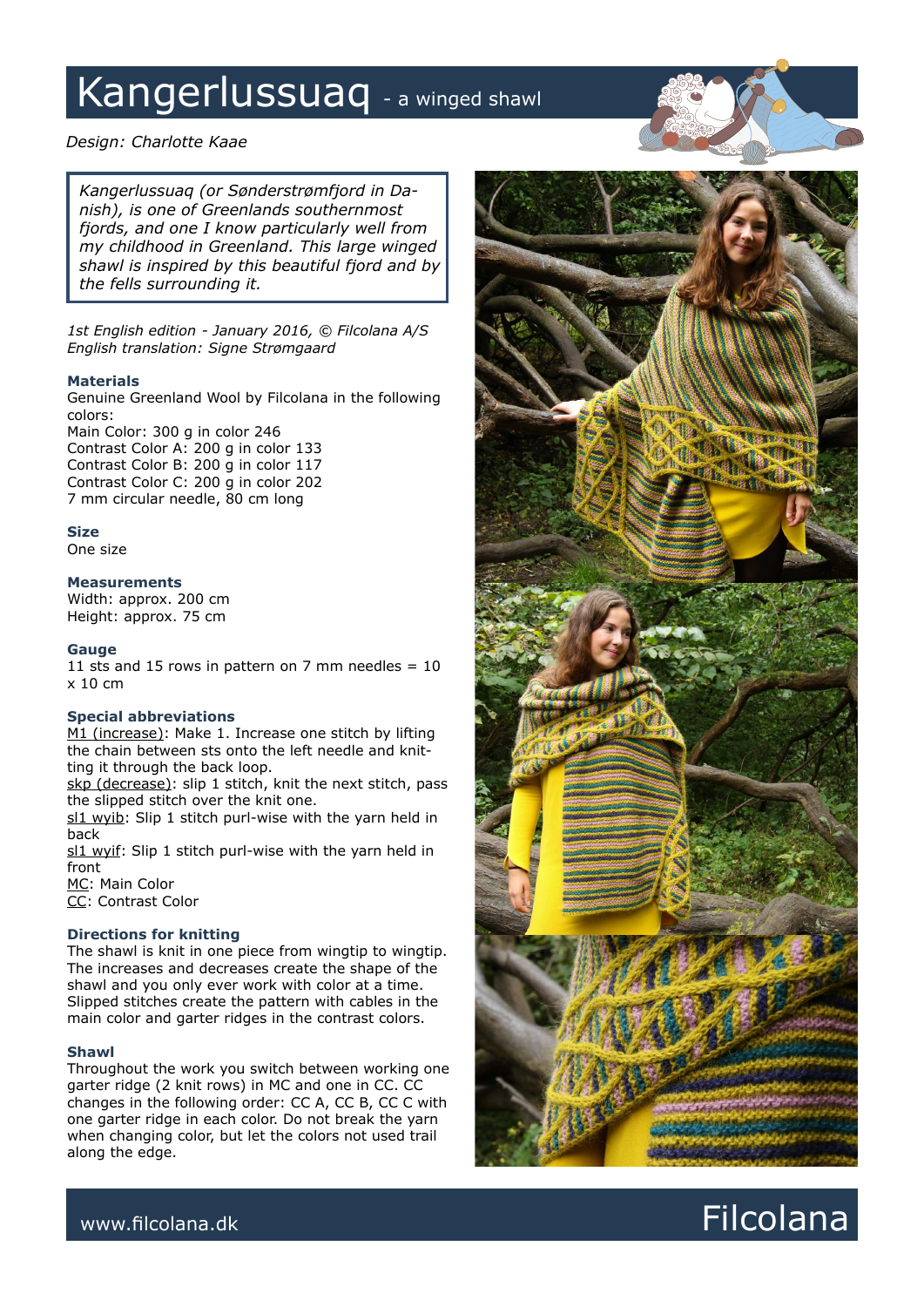## Kangerlussuaq extension of the page 2





#### **Right wing**

Cast on 95 sts with MC. Row 1 (WS): p2, k2, p2, k7, p2, k1, p2, k7, p2, k2, p2, k62, p2.

Row 2. p (RS): Change to next CC, sl2 wyib, k62, knit 31 sts according to chart.

Row 3: Knit 31 sts according to chart, k62, sl2 wyif. Row 4: Change to MC, k2, k2tog, k60, M1, knit 31 sts according to chart.

Row 5: Knit 31 sts according to chart, k62, p2.

Continue working Row 2 to 5 until you have worked the 32 rows of the chart a total of 6 times.

#### **Center of shawl (with increases)**

Work the 32 rows of the chart while working increases at the same time:

Row 6 (RS): Change to next CC, sl2 wyib, k62, knit 31 sts according to chart.

Row 7: Knit 31 sts according to chart, k62, sl2 wyif. Row 8: Change to MC, knit to the last 31 sts of the